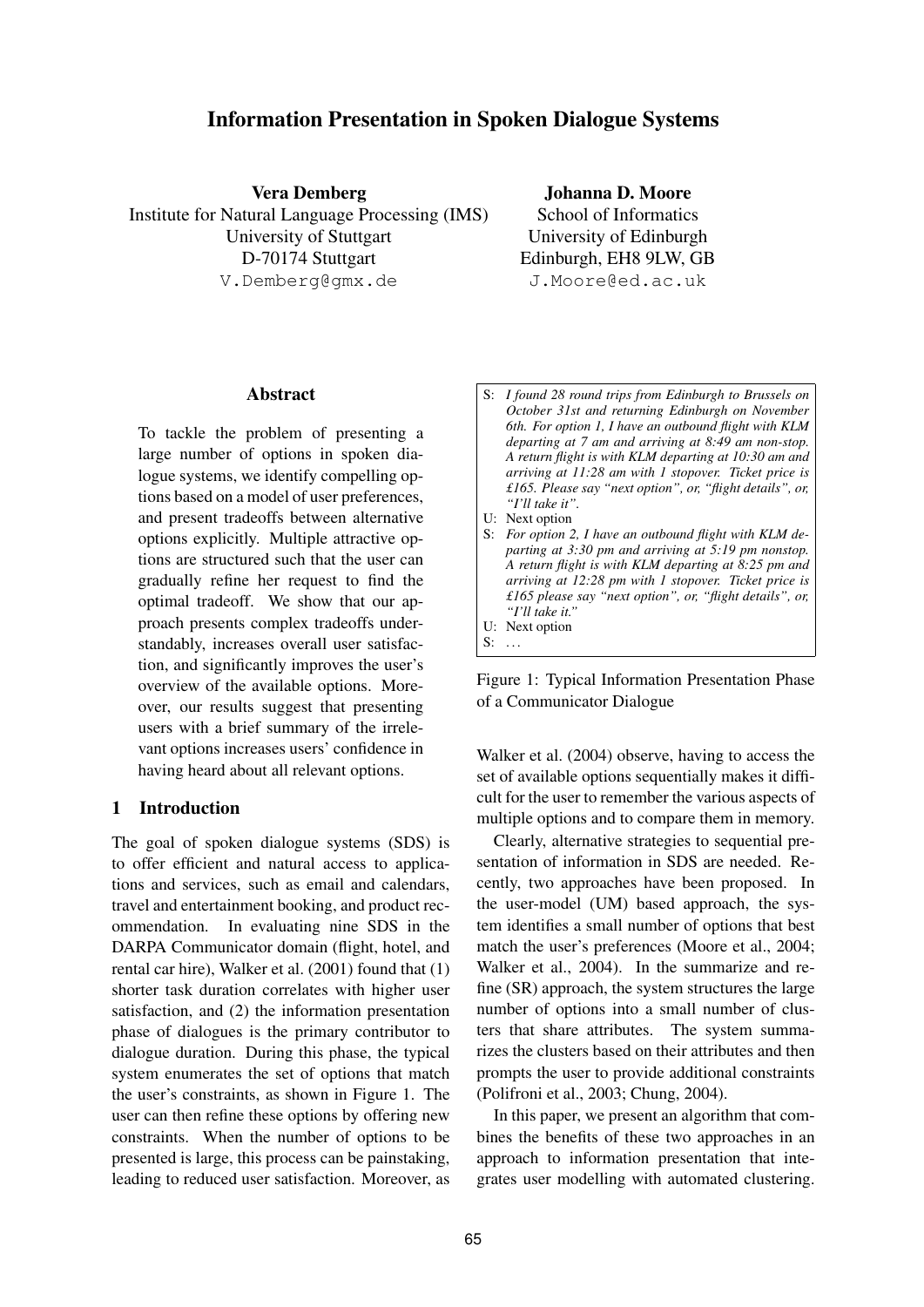Thus, the system provides detail only about those options that are of some relevance to the user, where relevance is determined by the user model. If there are multiple relevant options, a clusterbased tree structure orders these options to allow for stepwise refinement. The effectiveness of the tree structure, which directs the dialogue flow, is optimized by taking the user's preferences into account. Complex tradeoffs between alternative options are presented explicitly to allow for a better overview and a more informed choice. In addition, we address the issue of giving the user a good overview of the option space, despite selecting only the relevant options, by briefly accounting for the remaining (irrelevant) options.

In the remainder of this paper, we describe the prior approaches in more detail, and discuss their limitations (Section 2). In section 3, we describe our approach, which integrates user preferences with automated clustering and summarization in an attempt to overcome the problems of the original approaches. Section 4 presents our clustering and content structuring algorithms and addresses issues in information presentation. In Section 5, we describe an evaluation of our approach and discuss its implications.

## **2 Previous Work in Information Presentation**

### **2.1 Tailoring to a User Model**

Previous work in natural language generation showed how a multi-attribute decision-theoretic model of user preferences could be used to determine the attributes that are most relevant to mention when generating recommendations tailored to a particular user (Carenini and Moore, 2001). In the MATCH system, Walker et al. (2004) applied this approach to information presentation in SDS, and extended it to generate summaries and comparisons among options, thus showing how the model can be used to determine which options to mention, as well as the attributes that the user will find most relevant to choosing among them. Evaluation showed that tailoring recommendations and comparisons to the user increases argument effectiveness and improves user satisfaction (Stent et al., 2002).

MATCH included content planning algorithms to determine what options and attributes to mention, but used a simple template based approach to realization. In the FLIGHTS system, Moore

et al. (2004) focussed on organizing and expressing the descriptions of the selected options and attributes, in ways that are both easy to understand and memorable. For example, Figure 2 shows a description of options that is tailored to a user who prefers flying business class, on direct flights, and on KLM, in that order. In FLIGHTS, coherence and naturalness of descriptions were increased by reasoning about information structure (Steedman, 2000) to control intonation, using referring expressions that highlight attributes relevant to the user (e.g., "the cheapest flight" vs. "a KLM flight" ), and signalling discourse relations (e.g., contrast) with appropriate intonational and discourse cues.

### Figure 2: Tailored description by FLIGHTS

This prior work demonstrated that the user model-based approach can concisely present a relatively small number of options, pointing out the ways in which those options satisfy user preferences. It is an appropriate strategy for SDS when there are a small number of options to present, either because the number of options is limited or because users can supply sufficient constraints to winnow down a large set before querying the database of options.

However, there are several limitations to this approach. First, it does not scale up to presenting a large number of options. When there are hundreds of options to consider (e.g., when choosing among consumer products, hotels, or restaurants) there may be many options that are close in score. In addition, users may not be able to provide constraints until they hear more information about the space of options. This brings up a second problem with the UM-based approach, namely that it does not provide the user with an overview of the option space, because options scoring below a specified threshold are not mentioned. This is related to the third problem, which is that users might miss out on options they would have chosen if they had heard about them. These last two problems may reduce user confidence in the system, if users have the perception that the system is not telling them about all of the available options. This may ultimately lead to a decrease in user satisfaction.

S: *You can fly business class on KLM, arriving at four twenty p.m., but you'd need to connect in London. There is a direct flight on BMI, arriving at four ten p.m., but it has no availability in business class.*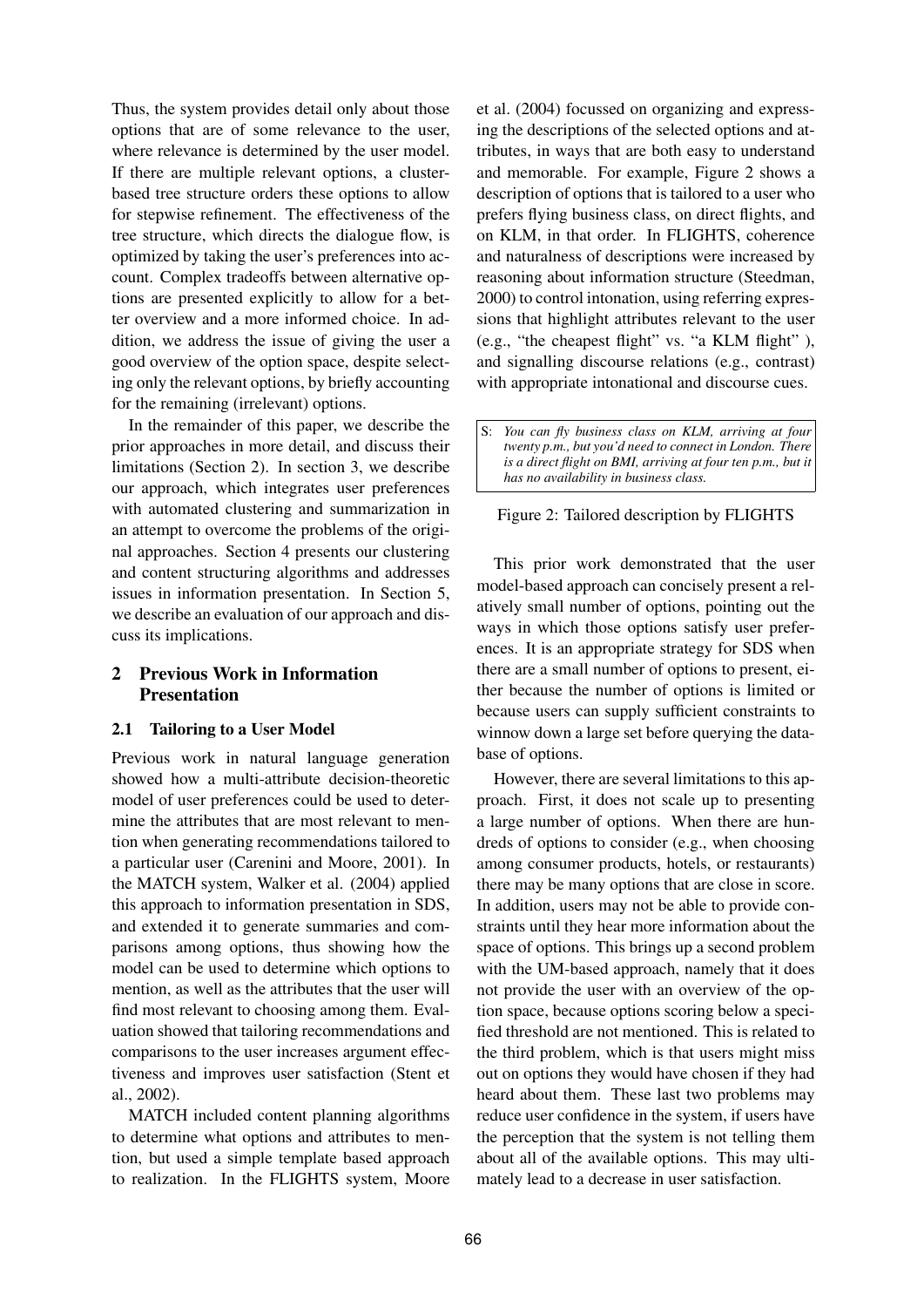## **2.2 Stepwise Refinement through Clustering and Summarization**

Polifroni et al. (2003) developed an approach that structures large datasets for summarization and successive refinement. It supports the user in narrowing in on a suitable option by clustering the options in the database, summarizing the option clusters and suggesting further constraints. In this approach, the prompts presented to the user, and the order in which they appear are determined at run-time based on an algorithm that computes the most useful set of attributes, as dictated by the current data subset. For large data sets, attributes that partition the data into the minimal number of clusters are chosen, so that a concise summary can be presented to the user to refine, see Figure 3.

- S: *I have found 19 seafood restaurants. They are predominantly in Back Bay, the North End, South Boston and the South End.*
- M: In the South End.
- S: *I have found 3 restaurants. Grill Fish on Columbus Avenue, McCormick & Schmick's on Columbus Avenue and Joseph's on High Street.*

Figure 3: Dialogue between simulator (M) and Polifroni system (S)

Polifroni et al.'s approach was extended by Chung (2004), who proposed a constraint relaxation strategy for coping with queries that are too restrictive to be satisfied by any option. Qu and Beale (2003) had previously addressed the problem of responding to user queries with several constraints and used linguistic cues to determine which constraints had to be relaxed. Our discussion and evaluation of the SR approach is based on Chung's version.

Although the SR approach provides a solution to the problem of presenting information when there are large numbers of options in a way that is suitable for SDS, it has several limitations. First, there may be long paths in the dialogue structure. Because the system does not know about the user's preferences, the option clusters may contain many irrelevant entities which must be filtered out successively with each refinement step. In addition, the difficulty of summarizing options typically increases with their number, because values are more likely to be very diverse, to the point that a summary about them gets uninformative ("I found flights on 9 airlines.").

A second problem with the SR approach is that exploration of tradeoffs is difficult when there is no optimal option. If at least one option satisfies all requirements, this option can be found efficiently with the SR strategy. But the system does not point out alternative tradeoffs if no "optimal" option exists. For example, in the flight booking domain, suppose the user wants a flight that is cheap and direct, but there are only expensive direct and cheap indirect flights. In the SR approach, as described by Polifroni, the user has to ask for cheap flights and direct flights separately and thus has to explore different refinement paths.

Finally, the attribute that suggests the next user constraint may be suboptimal. The procedure for computing the attribute to use in suggesting the next restriction to the user is based on the considerations for efficient summarization, that is, the attribute that will partition the data set into the smallest number of clusters. If the attribute that is best for summarization is not of interest to this particular user, dialogue duration is unnecessarily increased, and the user may be less satisfied with the system, as the results of our evaluation suggest (see section 5.2).

### **3 Our Approach**

Our work combines techniques from the UM and SR approaches. We exploit information from a user model to reduce dialogue duration by (1) selecting all options that are relevant to the user, and (2) introducing a content structuring algorithm that supports stepwise refinement based on the ranking of attributes in the user model. In this way, we keep the benefits of user tailoring, while extending the approach to handle presentation of large numbers of options in an order that reflects user preferences. To address the problem of user confidence, we also briefly summarize options that the user model determines to be irrelevant (see section 4.3). Thus, we give users an overview of the whole option space, and thereby reduce the risk of leaving out options the user may wish to choose in a given situation.

The integration of a user model with the clustering and structuring also alleviates the three problems we identified for the SR approach. When a

M: What restaurants do you have?

S: *I have found 983 restaurants. Most of them are located in Boston and Cambridge. There are 32 choices for cuisine. I also have information about price range.*

M: Okay tell me about the ones in Boston.

S: *I have found 401 restaurants in Boston. There are 29 choices for cuisine.*

M: Do you have any that serve seafood?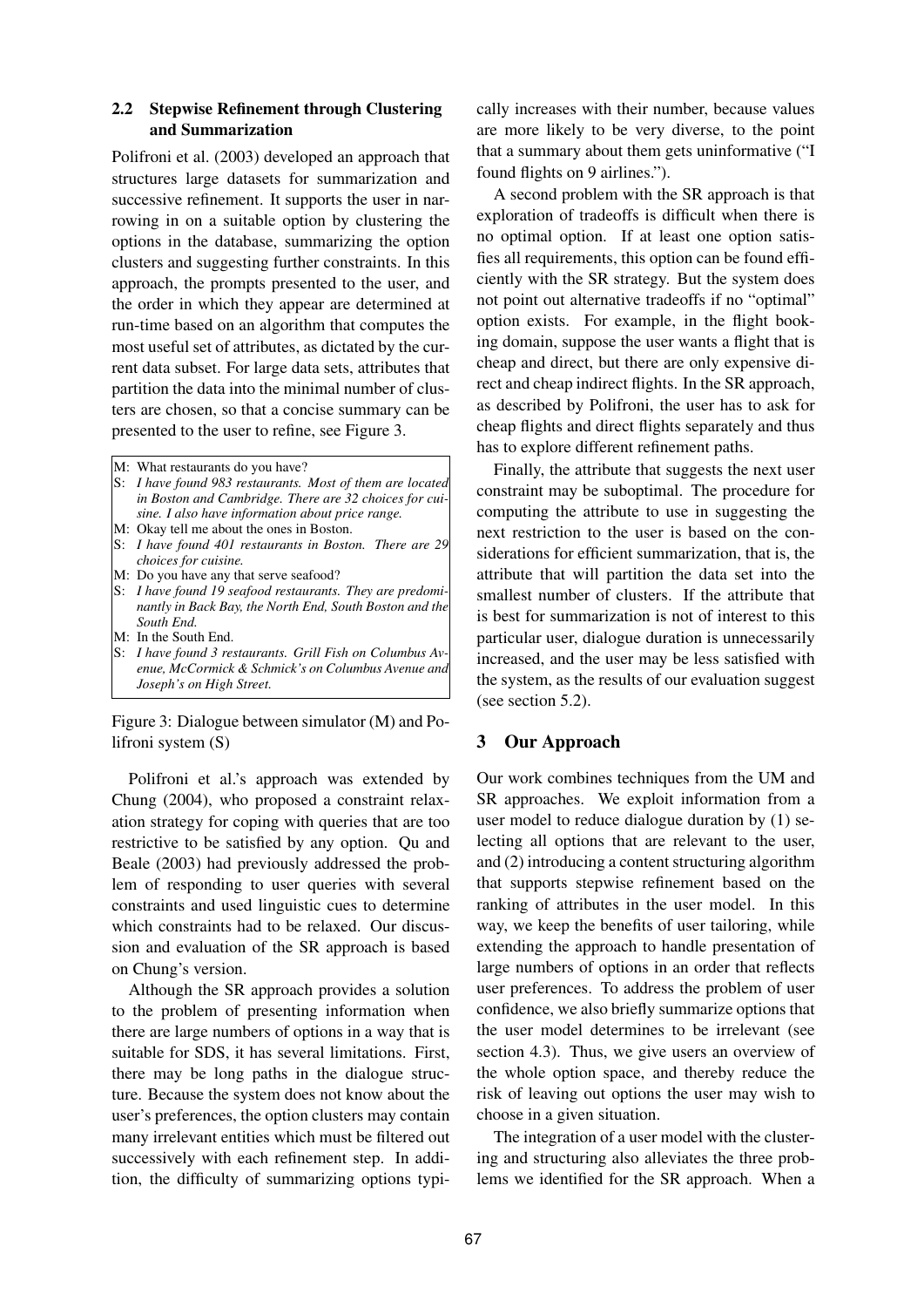user model is available, it enables the system to determine which options and which attributes of options are likely to be of interest to the particular user. The system can then identify compelling options, and delete irrelevant options from the refinement structure, leading to shorter refinement paths. Furthermore, the user model allows the system to determine the tradeoffs among options. These tradeoffs can then be presented explicitly. The user model also allows the identification of the attribute that is most relevant at each stage in the refinement process. Finally, the problem of summarizing a large number of diverse attribute values can be tackled by adapting the cluster criterion to the user's interest.

In our approach, information presentation is driven by the user model, the actual dialogue context and the available data. We allow for an arbitrarily large number of alternative options. These are structured so that the user can narrow in on one of them in successive steps. For this purpose, a static option tree is built. Because the structure of the option tree takes the user model into account, it allows the system to ask the user to make the most relevant decisions first. Moreover, the option tree is pruned using an algorithm that takes advantage of the tree structure, to avoid wasting time by suggesting irrelevant options to the user. The tradeoffs (e.g., cheap but indirect flights vs. direct but expensive flights) are presented to the user explicitly, so that the user won't have to "guess" or try out paths to find out what tradeoffs exist. Our hypothesis was that explicit presentation of tradeoffs would lead to a more informed choice and decrease the risk that the user does not find the optimal option.

### **4 Implementation**

Our approach was implemented within a spoken dialogue system for flight booking. While the content selection step is a new design, the content presentation part of the system is an adaptation and extension of the work on generating natural sounding tailored descriptions reported in (Moore et al., 2004).

### **4.1 Clustering**

The clustering algorithm in our implementation is based on that reported in (Polifroni et al., 2003). The algorithm can be applied to any numerically ordered dataset. It sorts the data into bins that

roughly correspond to small, medium and large values in the following way. The values of each attribute of the objects in the database (e.g., flights) are clustered using agglomerative group-average clustering. The algorithm begins by assigning each unique attribute value to its own bin, and successively merging adjacent bins whenever the difference between the means of the bins falls below a varying threshold. This continues until a stopping criterion (a target number of no more than three clusters in our current implementation) is met. The bins are then assigned predefined labels, e.g., cheap, average-price, expensive for the price attribute.

Clustering attribute values with the above algorithm allows for database-dependent labelling. A *£*300 flight gets the label cheap if it is a flight from Edinburgh to Los Angeles (because most other flights in the database are more costly) but expensive if it is from Edinburgh to Stuttgart (for which there are a lot of cheaper flights in the data base). Clustering also allows the construction of user valuation-sensitive clusters for categorial values, such as the attribute airline: They are clustered to a group of preferred airlines, dispreferred airlines and airlines the user does not-care about.

### **4.2 Building up a Tree Structure**

The tree building algorithm works on the clusters produced by the clustering algorithm instead of the original values. Options are arranged in a refinement tree structure, where the nodes of an option tree correspond to sets of options. The root of the tree contains all options and its children contain complementary subsets of these options. Each child is homogeneous for a given attribute (e.g., if the parent set includes all direct flights, one child might include all direct cheap flights whereas another child includes all direct expensive flights). Leaf-nodes correspond either to a single option or to a set of options with very similar values for all attributes.

This tree structure determines the dialogue flow. To minimize the need to explore several branches of the tree, the user is asked for the most essential criteria first, leaving less relevant criteria for later in the dialogue. Thus, the branching criterion for the first level of the tree is the attribute that has the highest weight according to the user model. For example, Figure 5 shows an option tree structure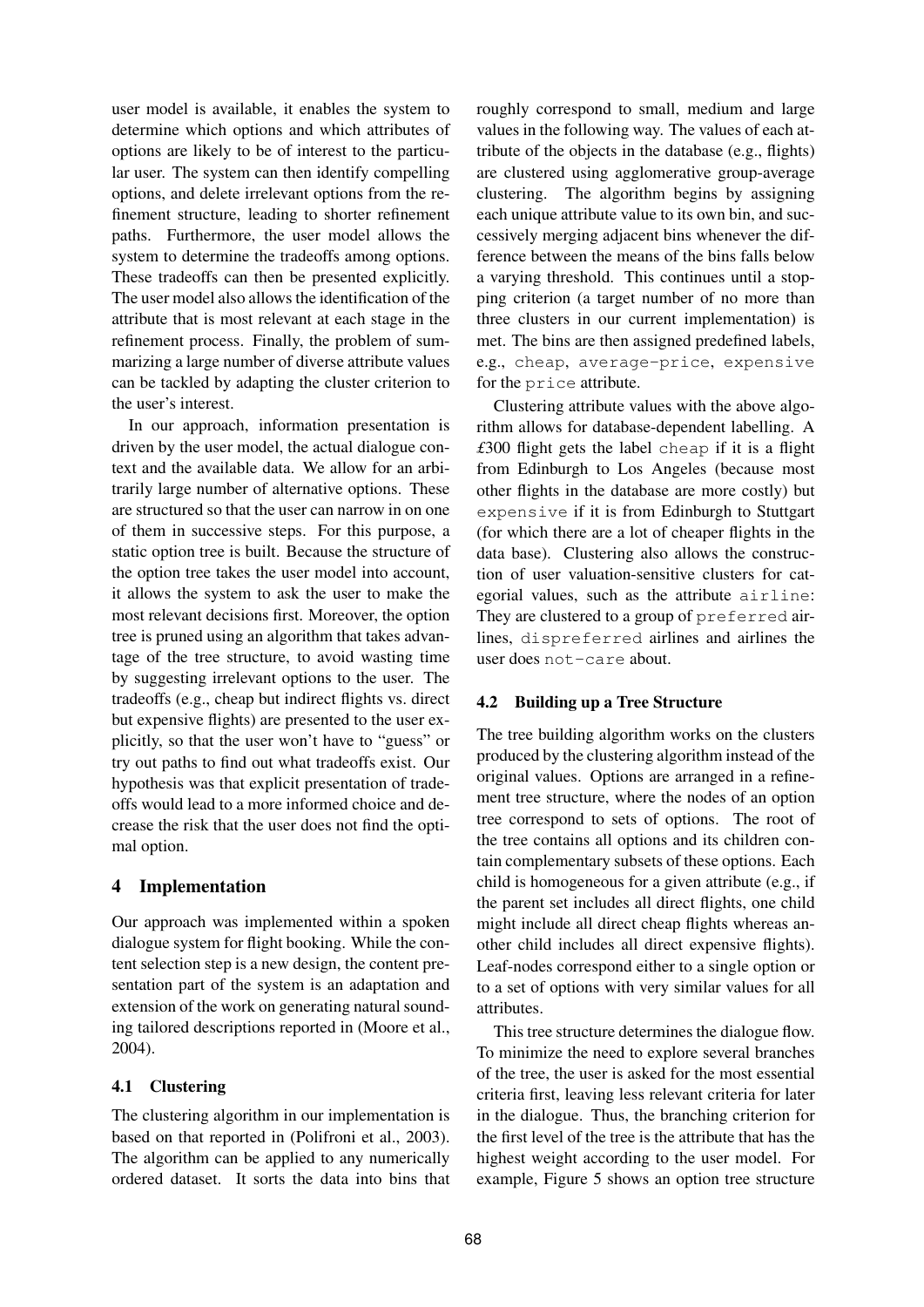| rank | attributes                                           |
|------|------------------------------------------------------|
|      | fare class (preferred value: business)               |
| 2    | arrival time, # of legs, departure time, travel time |
| 6    | airline (preferred value: KLM)                       |
|      | price, layover airport                               |

Figure 4: Attribute ranking for business user



Figure 5: Option tree for business user

for our "business" user model (Figure 4).

The advantage of this ordering is that it minimizes the probability that the user needs to backtrack. If an irrelevant criterion had to be decided on first, interesting tradeoffs would risk being scattered across the different branches of the tree.

A special case occurs when an attribute is homogeneous for all options in an option set. Then a unary node is inserted regardless of its importance. This special case allows for more efficient summarization, e.g., "There are no business class flights on KLM." In the example of Figure 5, the attribute airline is inserted far up in the tree despite its low rank.

The user is not forced to impose a total ordering on the attributes but may specify that two attributes, e.g., arrival-time and number-of-legs, are equally important to her. This partial ordering leads to several attributes having the same ranking. For equally ranked attributes, we follow the approach taken by Polifroni et al. (2003). The algorithm selects the attribute that partitions the data into the smallest number of sub-clusters. For example, in the tree in Figure 5, number-of-legs, which creates two sub-clusters for the data set (direct and indirect), comes before arrival-time, which splits the set of economy class flights into three subsets.

The tree building algorithm introduces one of the main differences between our structuring and

Polifroni's refinement process. Polifroni et al.'s system chooses the attribute that partitions the data into the smallest set of unique groups for summarization, whereas in our system, the algorithm takes the ranking of attributes in the user model into account.

#### **4.3 Pruning the Tree Structure**

To determine the relevance of options, we did not use the notion of compellingness (as was done in (Moore et al., 2004; Carenini and Moore, 2001)), but instead defined the weaker criterion of "dominance". *Dominant* options are those for which there is no other option in the data set that is better on all attributes. A *dominated* option is in all respects equal to or worse than some other option in the relevant partition of the data base; it should not be of interest for any rational user. All dominant options represent some tradeoff, but depending on the user's interest, some of them are more interesting tradeoffs than others.

Pruning dominated options is crucial to our structuring process. The algorithm uses information from the user model to prune all but the dominant options. Paths from the root to a given option are thereby shortened considerably, leading to a smaller average number of turns in our system compared to Polifroni et al.'s system.

An important by-product of the pruning algorithm is the determination of attributes which make an option cluster compelling with respect to alternative clusters (e.g., for a cluster containing direct flights, as opposed to flights that require a connection, the justification would be #-of-legs). We call such an attribute the "justification" for a cluster, as it justifies its existence, i.e., is the reason it is not pruned from the tree. Justifications are used by the generation algorithm to present the tradeoffs between alternative options explicitly.

Additionally, the reasons why options have been pruned from the tree are registered and provide information for the summarization of bad options in order to give the user a better overview of the option space (e.g., "All other flights are either indirect or arrive too late."). To keep summaries about irrelevant options short, we back off to a default statement "or are undesirable in some other way." if these options are very heterogeneous.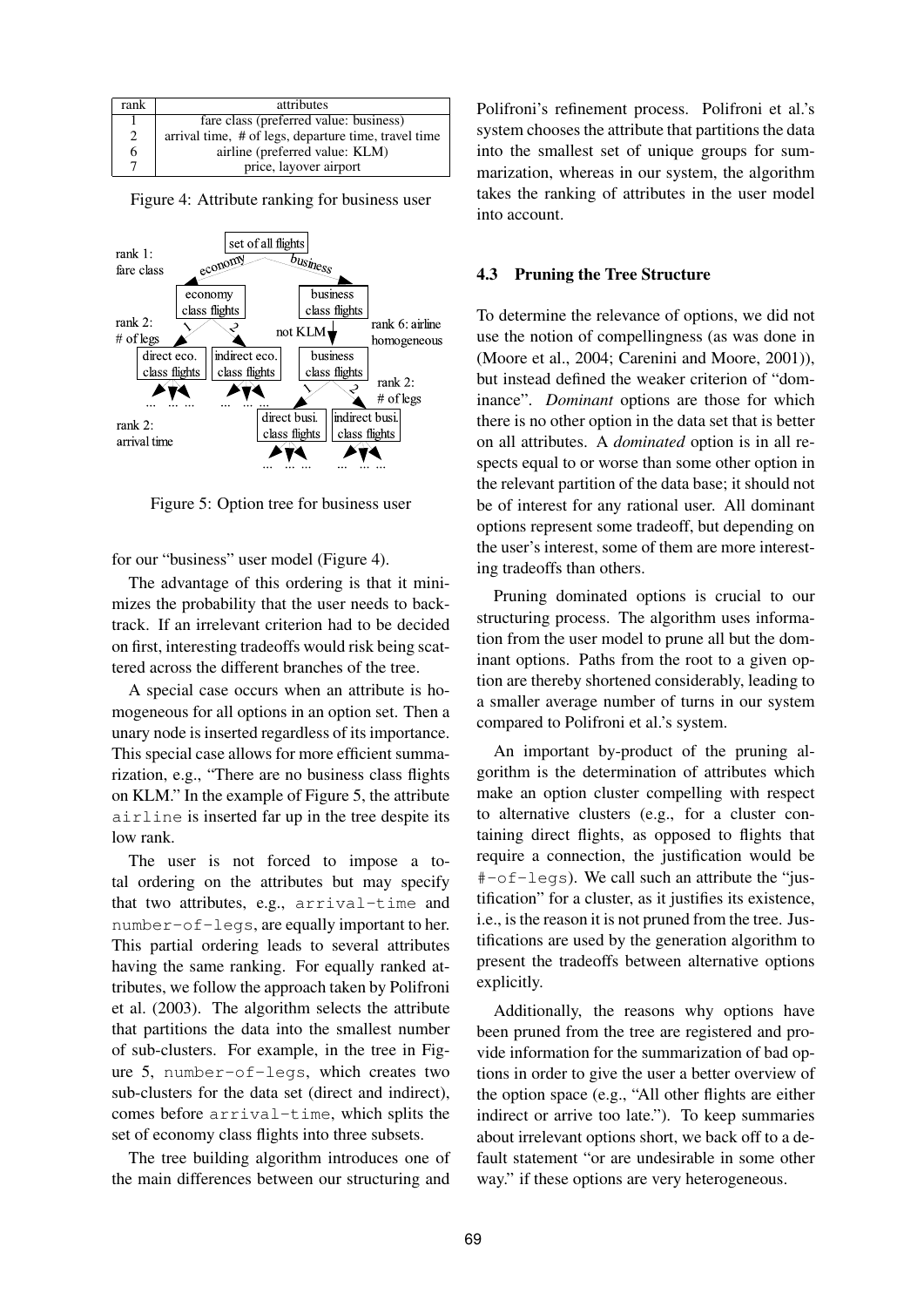### **4.4 Presenting Clusters**

### **4.4.1 Turn Length**

In a spoken dialogue system, it is important not to mention too many facts in one turn in order to keep the memory load on the user manageable. Obviously, it is not possible to present all of the options and tradeoffs represented in the tree in a single turn. Therefore, it is necessary to split the tree into several smaller trees that can then be presented over several turns. In the current implementation, a heuristic cut-off point (no deeper than two branching nodes and their children, which corresponds to the nodes shown in Figure 5) is used. This procedure produces a small set of options to present in a turn and includes the most relevant advantages and disadvantages of an option. The next turn is determined by the user's choice indicating which of the options she would like to hear more about (for illustration see Figure 6).

### **4.4.2 Identifying Clusters**

The identification of an option set is based on its justification. If an option is justified by several attributes, only one of them is chosen for identification. If one of the justifications is a contextually salient attribute, this one is preferred, leading to constructions like: "...you'd have to make a connection in Brussels. If you want to fly direct,..."). Otherwise, the cluster is identified by the highest ranked attribute e.g.,"There are four flights with availability in business class.". If an option cluster has no compelling homogeneous attribute, but only a common negative homogeneous attribute, this situation is acknowledged: e.g., "If you're willing to travel economy / arrive later / accept a longer travel time, . . . ".

### **4.4.3 Summarizing Clusters**

After the identification of a cluster, more information is given about the cluster. All positive homogeneous attributes are mentioned and contrasted against all average or negative attributes. An attribute that was used for identification of an option is not mentioned again in the elaboration. In opposition to a single flight, attributes may have different values for the entities within a set of flights. In that case, these attribute values need to be summarized.

There are three main cases to be distinguished:

1. The continuous values for the attributes price, arrival-time etc. need to be summarized, as they may differ in their values even if they are in the same cluster. One way to summarize them is to use an expression that reflects their value range, e.g. "between x and y". Another solution is to mention only the evaluation value, leading to sentences like "The two flights *with shortest travel time*" or "The *cheapest* flights."

- 2. For discrete-valued attributes with a small number of possible values, e.g., number-of-legs and fare-class, summarization is not an issue, because when homogeneous for a cluster, the attribute values of its options are identical.
- 3. The third group are attributes with categorial values, e.g., "airline". If there are no more than three different values, we summarize using quantifications like "none/all/both of them", as done in (Polifroni et al., 2003). If the values are more diverse, the user model comes back into play to produce a tailored summary based on user preferences (e.g., liking KLM). For example, we would generate "None are on KLM.", which takes into account the user's preference and is shorter than mentioning all airlines the flights are on.

An issue arising from summarization with negation is that the negated value has to be salient, otherwise the utterance might be irritating. For example, it would be better to say "These flights are not direct." in a neutral context, but "You would not need to connect in London Heathrow." if London Heathrow had already been mentioned.

A sample dialogue produced by our system, when given the business user model (see Figure 4), is shown in Figure 6.

## **5 Evaluation**

A within-participants laboratory experiment was conducted in order to determine whether user model-based clustering leads to increased overall user satisfaction, a better overview of the available options, quicker accessibility to the optimal option and higher confidence of having heard all relevant options. The experiment furthermore assessed whether the options were presented in a way that users found understandable and recorded the time users took to read a dialogue turn.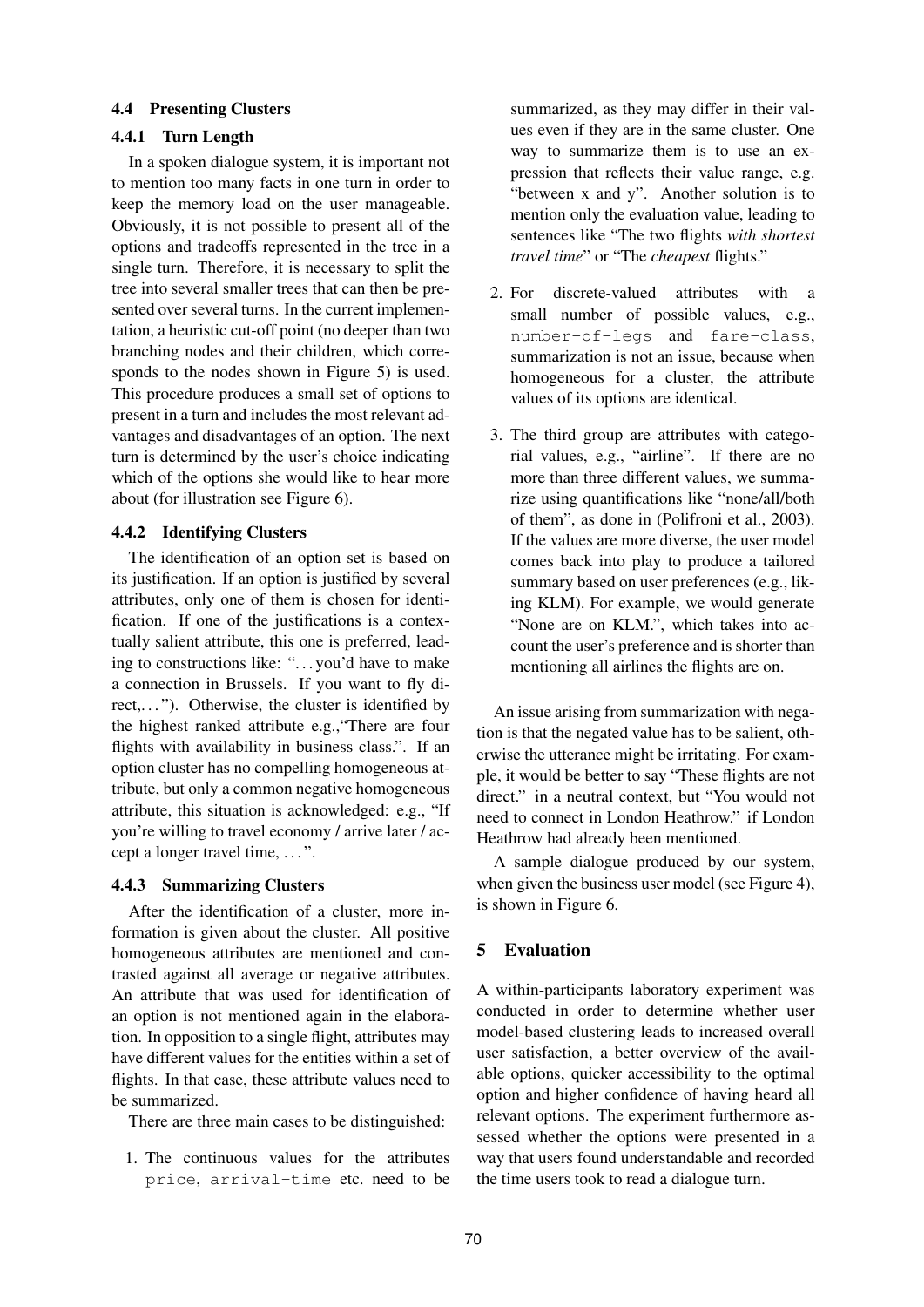- U: Hello. I'd like to book a flight from Edinburgh to Brussels for tomorrow arriving at around 3pm.
- S: *There are four flights with availability in business class. None are on KLM. The only direct flight arrives at 5:30 pm, which is later than you requested. To arrive earlier, you'll have to make a connection. If you're willing to travel economy, there is a direct flight on BMI, arriving at 1:10 pm. There's also a KLM flight arriving at 1:50 pm, but it requires a connection in Amsterdam. All other economy flights take longer or arrive after 4 pm.* U: Can you tell me more about the business class flights that
- arrive earlier?
- S: *The two flights with shortest travel time are both on British Airways and cost 308 pounds. The first takes 4 hours and 20 minutes and arrives at 1:20 pm. The other takes 4 hours and 30 minutes and arrives at 3:30pm. There's a cheaper flight on Lufthansa. It arrives at 3:10pm and costs just 270 pounds, but it takes 5 hours and 35 minutes. All other business class flights arrive very early or too late.*

Figure 6: Example Dialogue with our System

#### **5.1 Experimental Design**

Each of the 38 subjects who completed the experiment was presented with six dialogue pairs, the first of which was used for training and was thus not included in the analysis. Each dialogue pair consisted of one dialogue between a user and our system and one dialogue between the same user and a system designed as described in (Polifroni et al., 2003; Chung, 2004) (cf. Section 2.2). Some of the dialogues with our system were constructed manually based on the content selection and structuring step, because the generation component did not cover all linguistic constructions needed. The dialogues with the Chung system were designed manually, as this system is implemented for another domain. The order of the dialogues in a pair was randomized. The dialogues were provided as transcripts.

After reading each dialogue transcript, participants were asked four questions about the system's responses. They provided their answers using Likert scales.

- 1. Did the system give the information in a way that was easy to understand? 1: very hard to understand 7: very easy to understand
- 2. Did the system give you a good overview of the available options?
	- 1: very poor overview
	- 7: very good overview
- 3. Do you think there may be flights that are better options for  $X^1$  that the system did not tell  $X^1$  about?
- 1: I think that is very possible
- 7: I feel the system gave a good overview of all options that are relevant for  $X^1$ .
- 4. How quickly did the system allow  $X<sup>1</sup>$  to find the optimal flight?
	- 1: slowly
	- 3: quickly

After reading each pair of dialogues, the participants were also asked the forced choice question: "Which of the two systems would you recommend to a friend?" to assess user satisfaction.

#### **5.2 Results**

A significant preference for our system was observed. (In the diagrams, our system which combines user modelling and stepwise refinement is called UMSR, whereas the system based on Polifroni's approach is called SR.) There were a total of 190 forced choices in the experiment (38 participants \* 5 dialogue pairs). UMSR was preferred 120 times ( $\approx 0.63\%$ ), whereas SR was preferred only 70 times ( $\approx 0.37\%$ ). This difference is highly significant ( $p < 0.001$ ) using a two-tailed binomial test. Thus, the null-hypothesis that both systems are preferred equally often can be rejected with high confidence.

The evaluation results for the Likert scale questions confirmed our expectations. The SR dialogues received on average slightly higher scores for understandability (question 1), which can be explained by the shorter length of the system turns for that system. However, the difference is not statistically significant ( $p = 0.97$  using a twotailed paired t-test). The differences in results for the other questions are all highly statistically significant, especially for question 2, assessing the quality of overview of the options given by the system responses, and question 3, assessing the confidence that all relevant options were mentioned by the system. Both were significant at  $p < 0.0001$ . These results confirm our hypothesis that our strategy of presenting tradeoffs explicitly and summarizing irrelevant options improves users' overview of the option space and also increases their confidence in having heard about all relevant options, and thus their confidence in the system. The difference for question 4 (accessibility of the optimal option) is also statistically significant ( $p < 0.001$ ). Quite surprisingly, subjects reported that they felt they could access options more quickly even though the dialogues were usually longer. The average scores (based on 190 val-

 ${}^{1}X$  was instantiated by name of our example users.